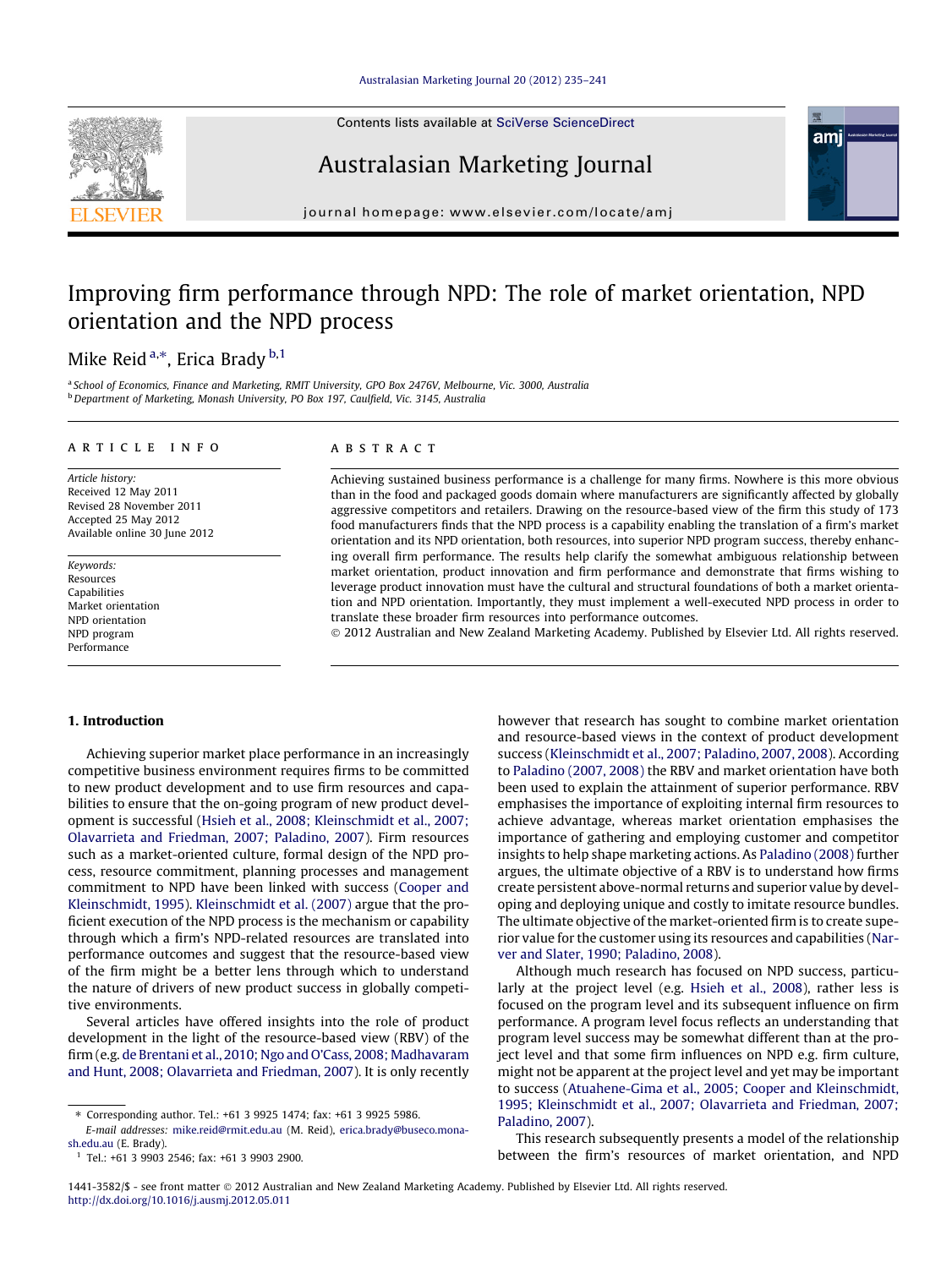orientation, and the NPD process capability that promotes both NPD program success and overall firm performance. In doing so the research builds on the work of [Langerak et al. \(2007\), Kleinsch](#page--1-0)[midt et al. \(2007\)](#page--1-0) and [Paladino \(2007, 2008\)](#page--1-0) to further understand the impact of organisational resources and their translation into performance outcomes through organisational capabilities.

The context for this research is the Australian food manufacturing industry. Food manufacturers are facing significant competitive challenges that may be alleviated, at least partly, through improved performance of their NPD programs. Manufacturers have found themselves sandwiched between two dominant grocery retail chains, a highly consolidated industrial food service industry, and increasing levels of imported foods and food brands. The food retail situation is of particular interest in that two chains account for around 71% of the nation's AUD\$83bn grocery trade ([Burgio-](#page--1-0)[Ficca, 2011](#page--1-0)). The implementation of private label programs by both major chains places even greater pressure on manufacturers to innovate their products and it has been suggested that both chains are targeting 20–30% or more of sales in particular categories.

#### 2. The resource-based view and NPD

The resource-based view of the firm provides an effective lens through which to examine NPD success at the program level ([de](#page--1-0) [Brentani et al., 2010; Kleinschmidt et al., 2007](#page--1-0)). Resources and capabilities are central constructs of the resource-based view of the firm and are considered essential in gaining a sustainable advantage over other firms [\(Barney, 1991; Peteraf, 1993; Slater](#page--1-0) [and Narver, 1994; Wernerfelt, 1984\)](#page--1-0). Resources have been classified as tangible, e.g. financial and physical assets, plant and equipment, and intangible e.g. human capital, know-how [\(Hunt and](#page--1-0) [Morgan, 1995\)](#page--1-0). According to [Ngo and O'Cass \(2008\)](#page--1-0) the tangible– intangible resource dichotomy is analogous to the operand–operant resource dichotomy suggested by [Vargo and Lusch \(2004\)](#page--1-0) and more recently, [Madhavaram and Hunt \(2008\).](#page--1-0) Operand resources refer to resources on which an operation is performed to produce an effect e.g. land, plant, or raw materials. Operant resources refer to those that operate on operand resources to produce effects, for example, firm processes and competences ([Ngo](#page--1-0) [and O'Cass, 2008](#page--1-0)). In the context of this study two variables can be considered operant resources; market orientation ([Hunt](#page--1-0) [and Morgan, 1995; Olavarrieta and Friedman, 2007\)](#page--1-0) and NPD orientation.

A meta-analysis by [Henard and Szymanski \(2001\)](#page--1-0) identified 24 antecedents to new product performance. These were categorised into four areas; product characteristics, firm strategy characteristics, firm process characteristics and marketplace characteristics. Relevant at the program level 'firm strategy characteristics' consists of those drivers that are associated with the firm and management of the NPD program within the firm. In this study the category is considered an operant resource and is labelled NPD orientation, albeit with slightly different allocations of the drivers which is not inconsistent with the literature (e.g. [Kleinschmidt](#page--1-0) [et al., 2007\)](#page--1-0).

Increasingly the RBV literature is establishing the importance of firm capabilities in the resource – performance relationship [\(New](#page--1-0)[bert, 2007\)](#page--1-0). Capabilities are processes, or embedded routines that deploy or transform the firm's resources into desired outcomes ([Morgan et al., 2009](#page--1-0)) As [Ngo and O'Cass \(2008\)](#page--1-0) suggest, firms will (or should) have as many capabilities as are necessary to transform their resources (operand and operant) into valuable outputs. An essential characteristic of a capability is that a firm performs the process better than its competitors. In this study, drawing from [He](#page--1-0)[nard and Szymanski's \(2001\)](#page--1-0) 'firm process characteristics' category, NPD process is the capability proposed to transform the resources of market orientation and NPD orientation into NPD program success and subsequently firm performance.

In summary, this research assesses firm performance in terms of four main components: (1) a firms market orientation which is seen as a resource that provides a cultural foundation for market focused management of NPD; (2) a firms NPD orientation which is seen as a resource that underpins their overall approach to NPD; (3) a firms NPD process and its execution which is the capability that captures the comprehensiveness and thoroughness of the stages of the NPD process; and (4) the contribution of NPD program success to overall firm performance. As with [Kleinschmidt et](#page--1-0) [al. \(2007\)](#page--1-0) these are modelled in antecedent terms where the impact of resources on performance is mediated by capabilities (Fig. 1).

## 3. Hypotheses

## 3.1. Market orientation

An extensive market orientation literature has been produced in the last 20 years. Several meta-analyses have been conducted that



Fig. 1. Conceptual framework.